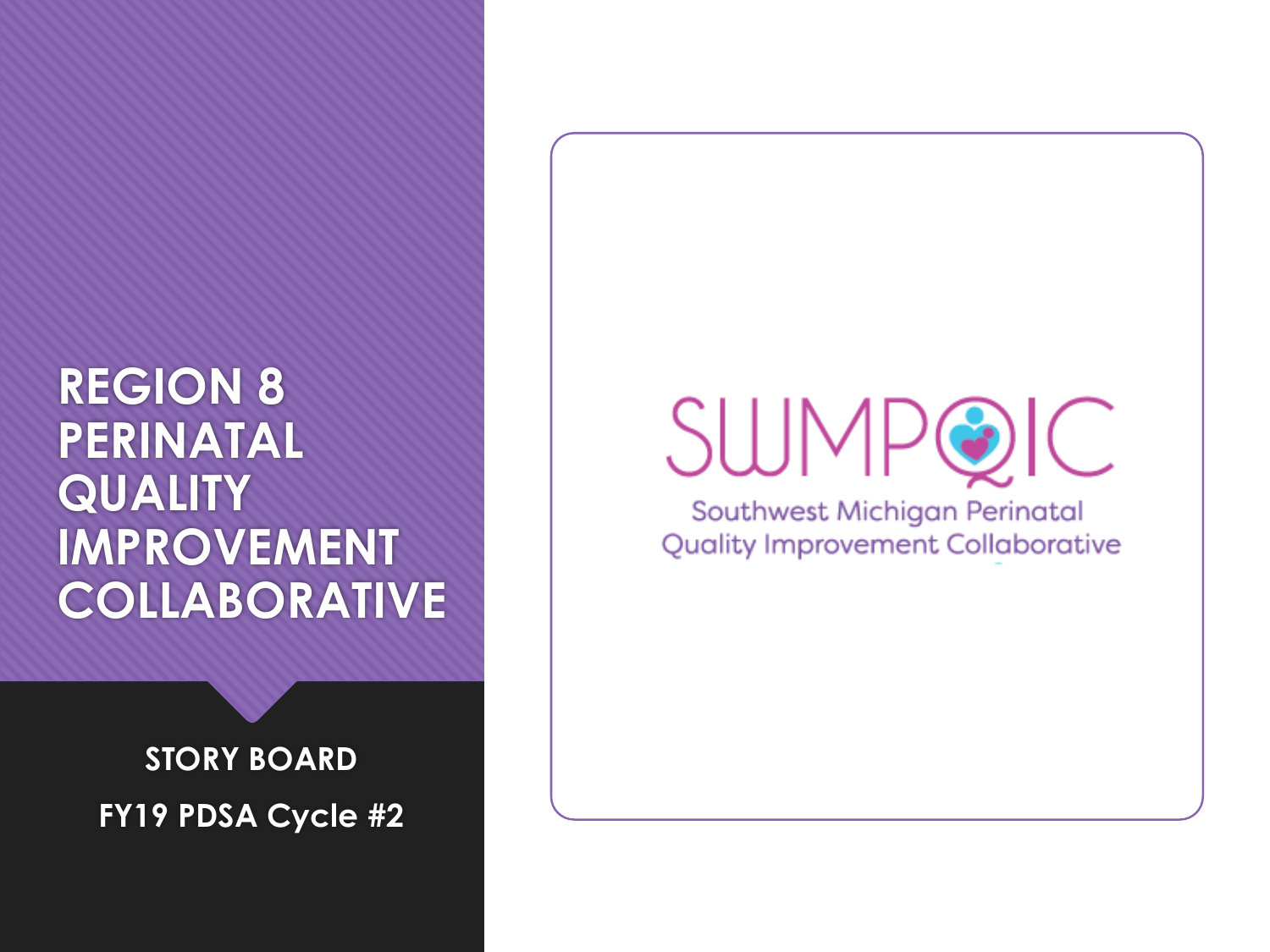## **HOME VISITING FOR ALL WORKGROUP!**

| <b>Name</b>                      | <b>Role</b>                                     | <b>Role on QI Team</b>           |
|----------------------------------|-------------------------------------------------|----------------------------------|
| Brenda O'Rourke                  | <b>KCHD</b>                                     | Subject Matter<br>Expert         |
| <b>Kristin Evers</b>             | <b>BWS Medical Social</b><br>Worker             | Subject Matter<br>Expert         |
| Rebecca Nutting                  | <b>BWS Medical Social</b><br>Worker             | Subject Matter<br>Expert         |
| Leslie Clark                     | <b>BWS Administrative</b>                       | Subject Matter<br>Expert         |
| Shawn<br><b>Markovich Fields</b> | 20 Hands                                        | Subject Matter<br>Expert         |
| Lauren LaPine                    | <b>MPHI</b>                                     | Facilitator/Docume<br>nt Manager |
| <b>Beth Washington</b>           | Vice President,<br>Health Equity &<br>Inclusion |                                  |
| Emma Shafer                      | Administrative<br>Assistant                     | Meeting Scheduler                |
| Cathy Kothari                    | WMed                                            | Data/Information<br>Liaison      |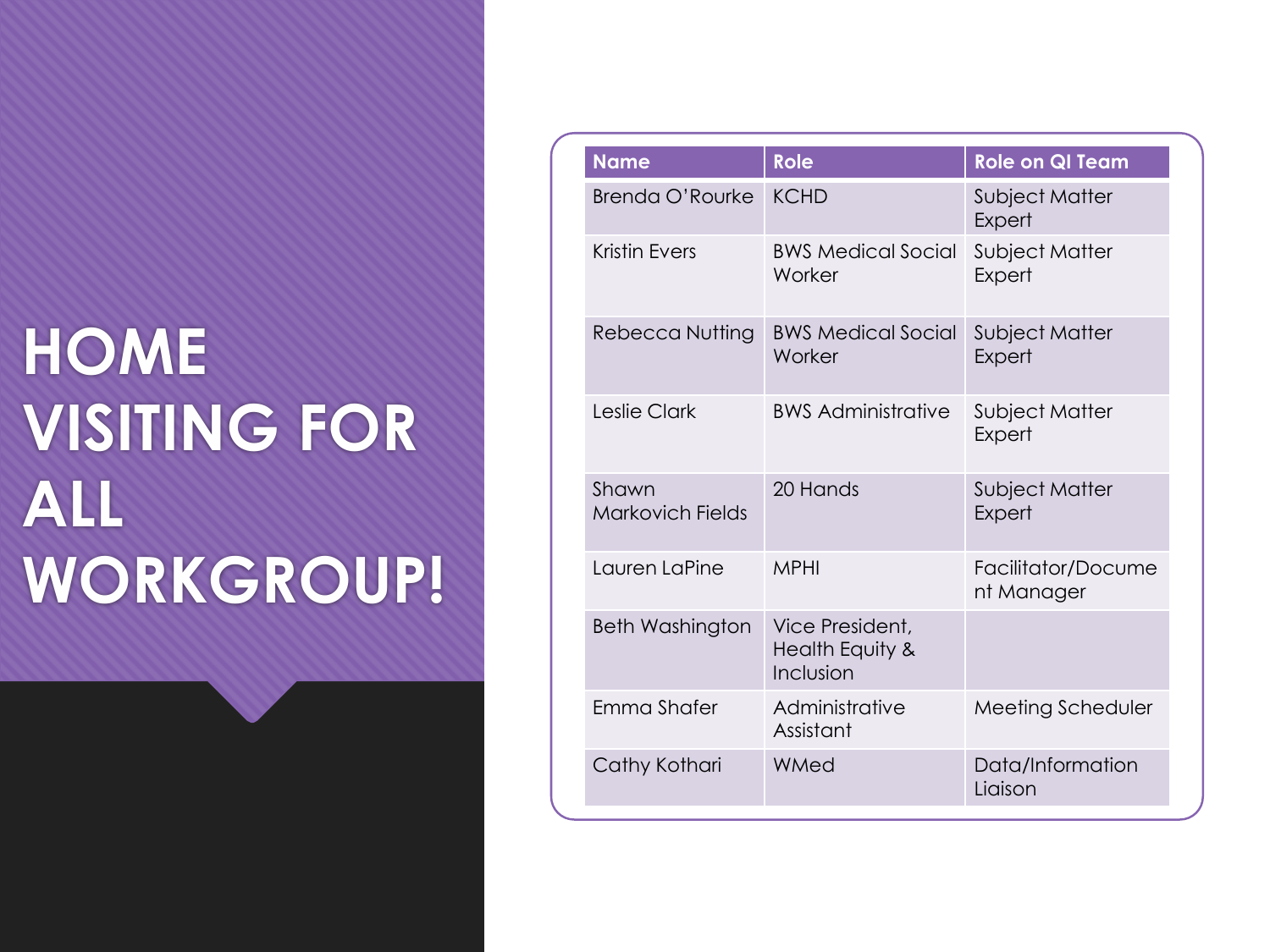### **AIM STATEMENT & TARGET POPULATION**

By July 29, 2019 Bronson Women's Services will increase the number of referrals going to KCHD and 20 Hands from 57 to 60 and will begin tracking the total number of enrollments made at each program.

Target Populations: pregnant mothers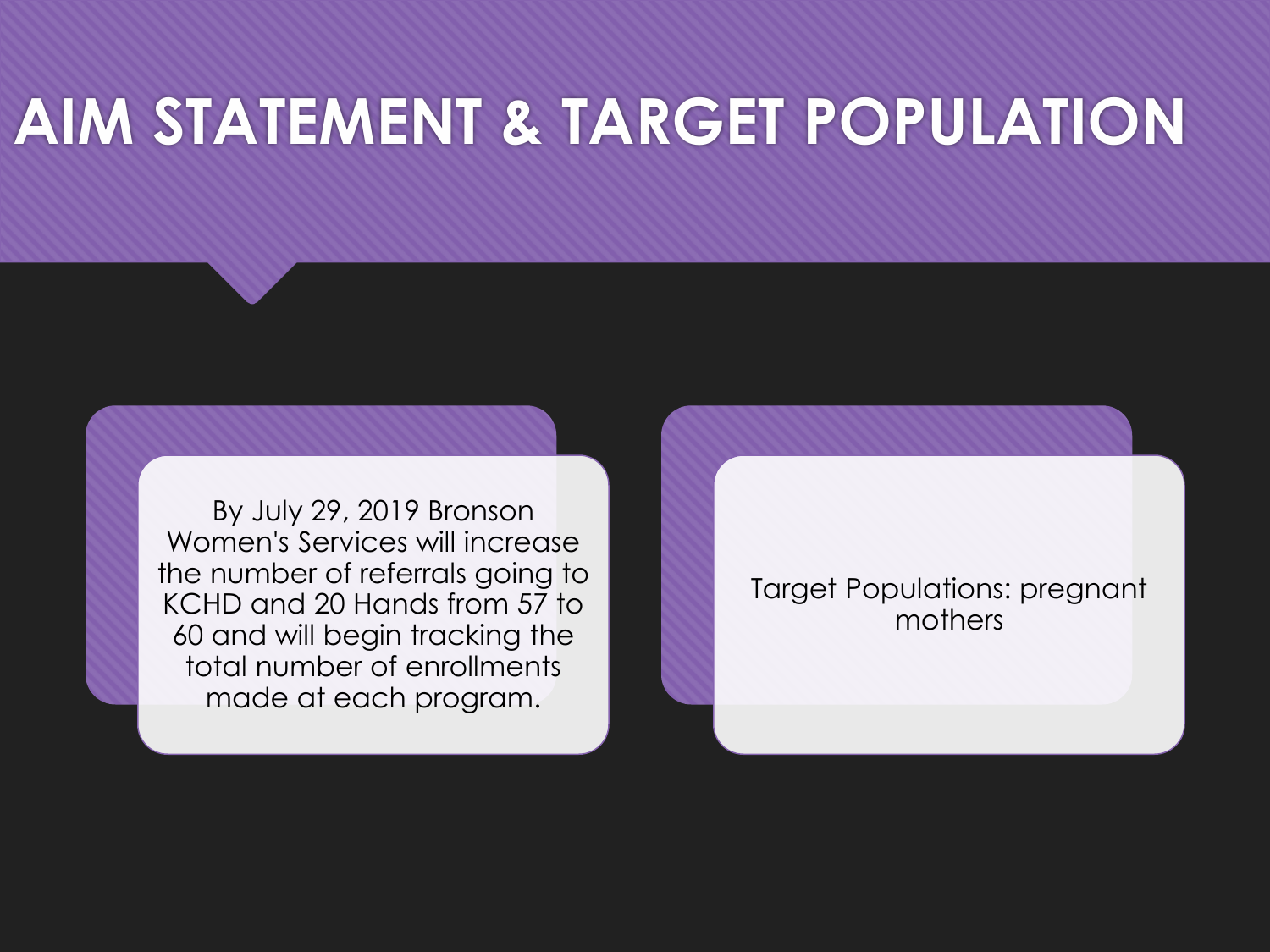## **MEASURES**

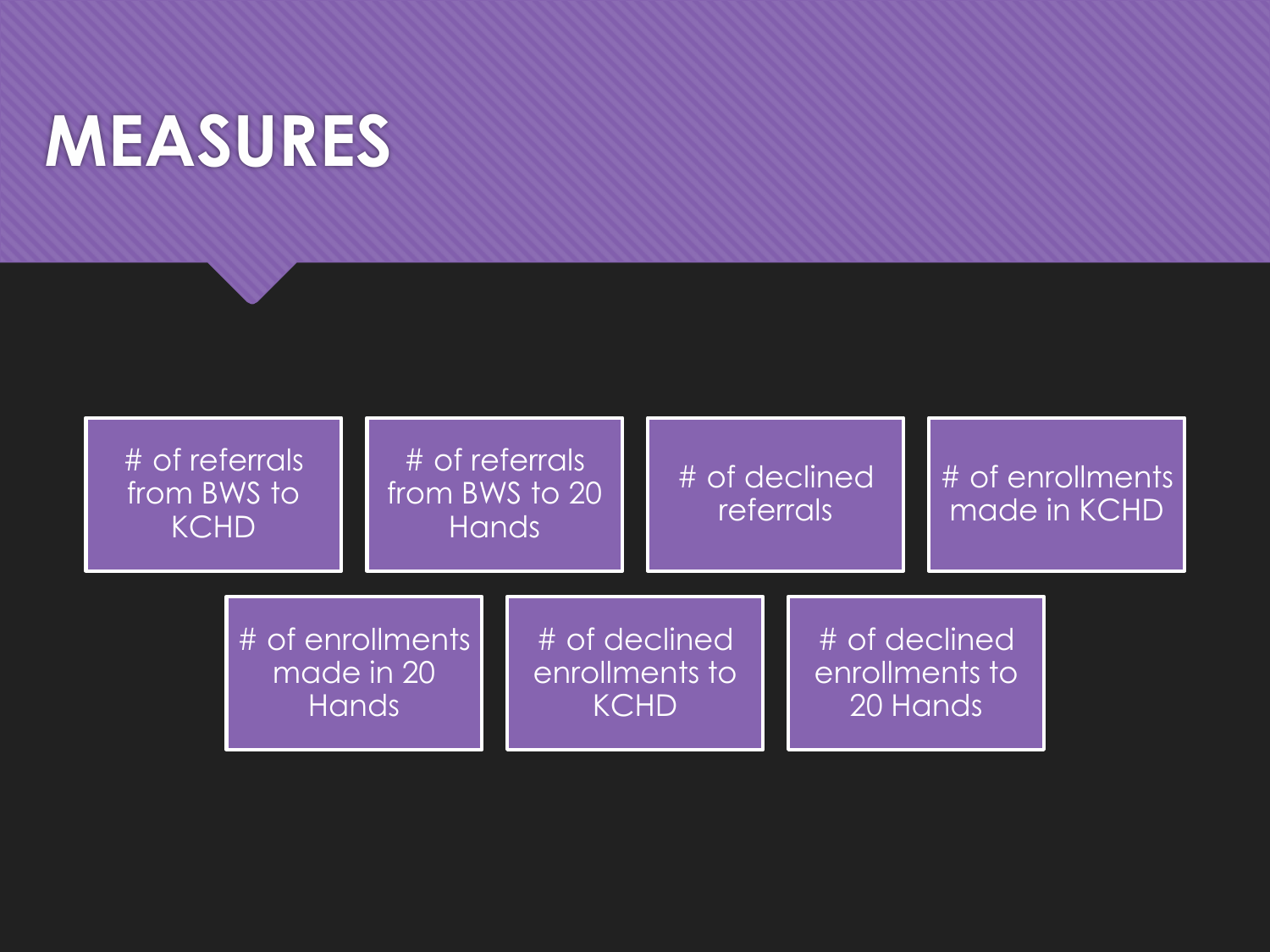# **WHAT WE LEARNED**

#### **STRENGTHS**

- Passionate & engaging team
- Access to data on a weekly **basis**
- Access to baseline data
- Access to eligible clients
- Great communicators

#### **BARRIERS**

- Home visiting inherently has a delay in referrals being made and enrollments being completed
- O Still unknown root cause of WHY women decline home visiting
- Delay in availability of enrollment data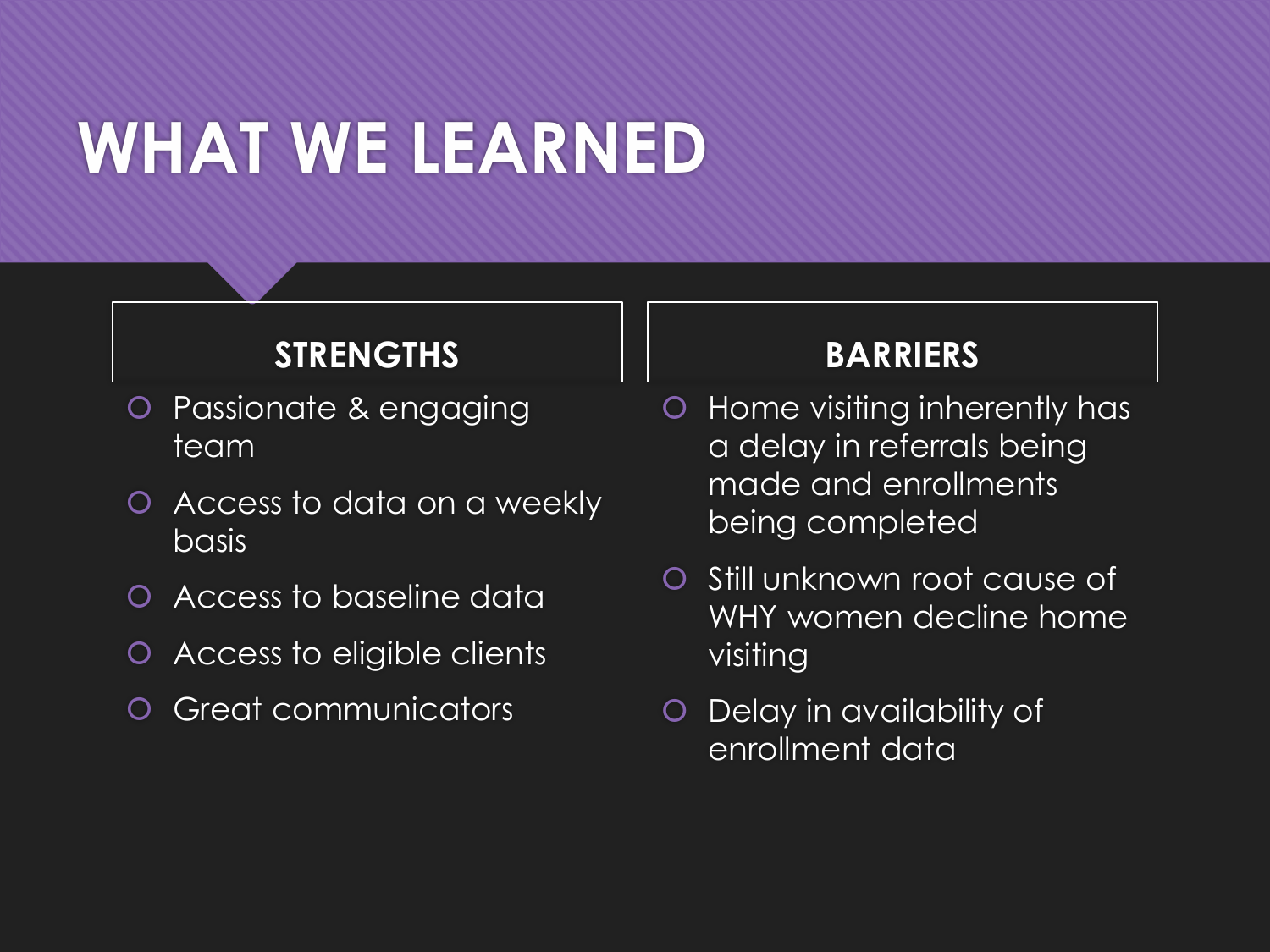# **WHAT WE LEARNED**

O The team met a portion of its aim statement!

- Baseline data for a similar 7-week time period reported 57 referrals were made to KCHD & 20 Hands. At the end of the 7-week PDSA cycle, 65 referrals were made to KCHD & 20 Hands!
- The team learned the enrollment data is harder to collect.
- O The team learned the number of women declining referrals is still way too high.
- O The team learned that women who have been referred to home visiting programs are still really difficult to reach to complete enrollments.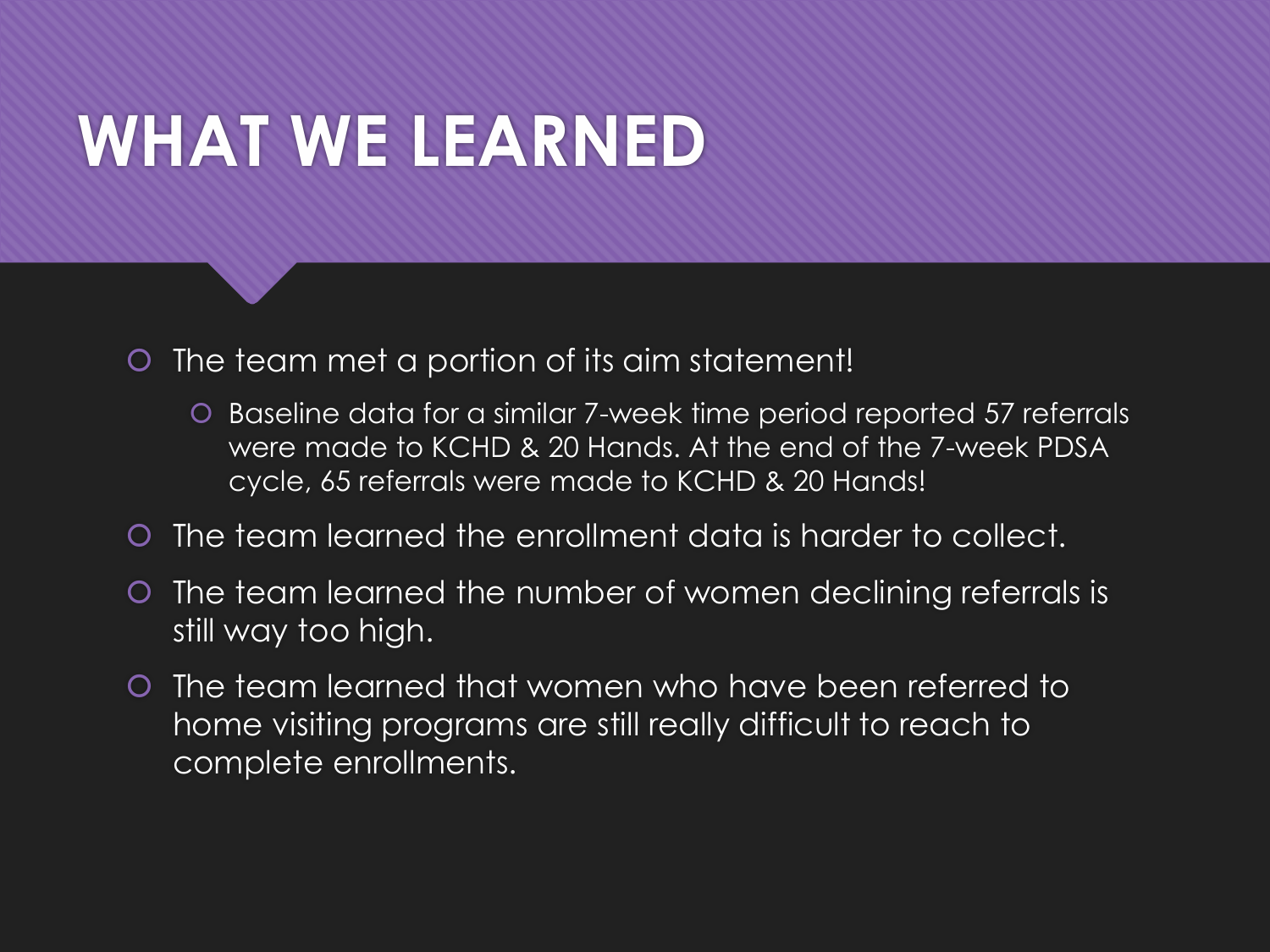### **POTENTIAL FUTURE OPPORTUNITIES FOR IMPROVEMENT**

Why is there such a delay between when the referral is made from BWS and received by 20 Hands/KCHD?

Are BWS staff aware of all eligibility requirements?

Are all women who are eligible for HV being referred to home visiting services?

What are some of the reasons BWS patients are declining a referral?

What are some of the reasons KCHD/20 Hands referred patients are declining enrollment?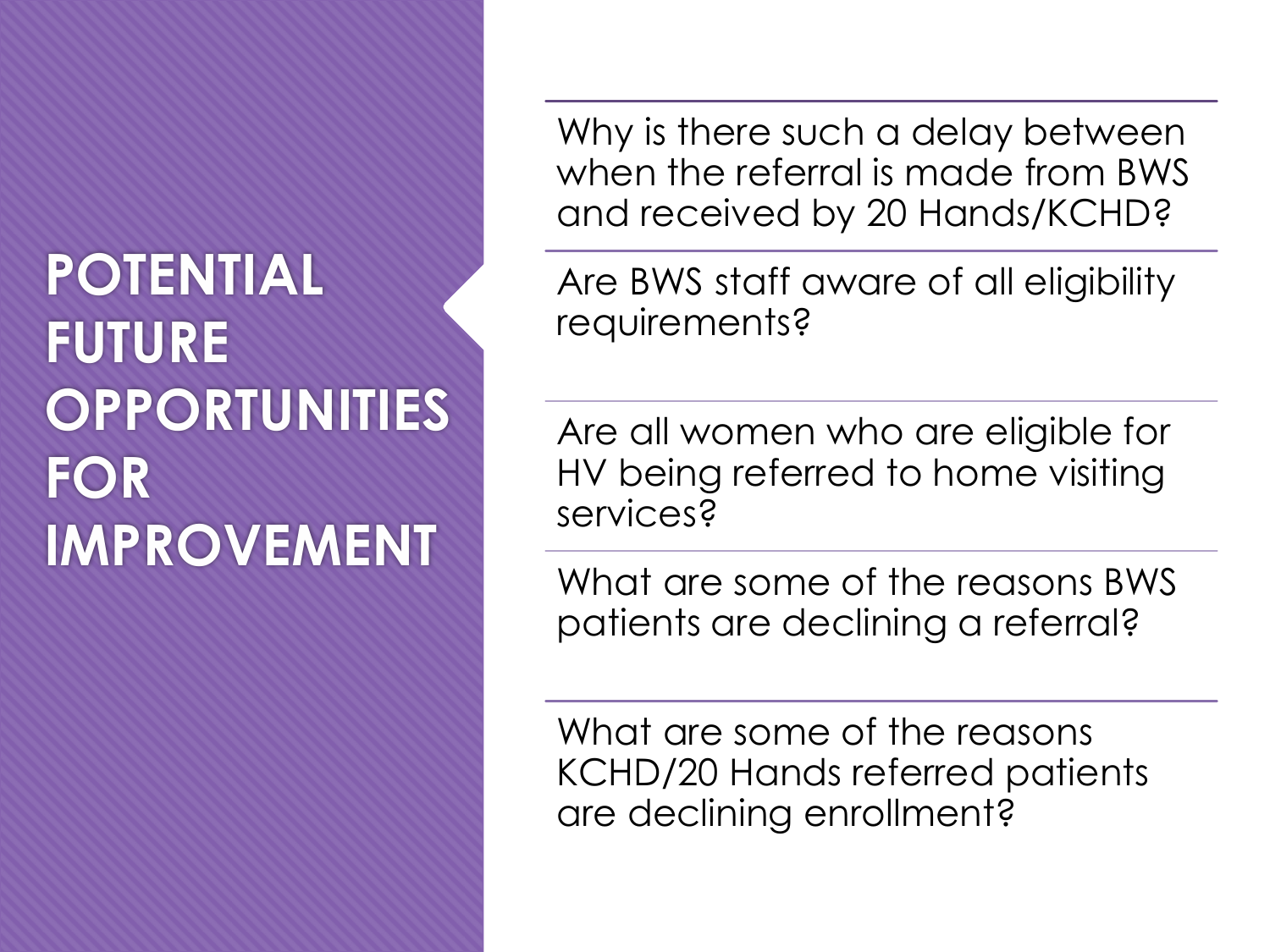### **WHAT WE HOPE TO ACCOMPLISH IN THE LEARNING COLLABORATIVE**

- O More women in Region 8 will be made aware of available home visiting services
- **O** More women in Region 8 will receive adequate prenatal care
- Late entry into prenatal care rates will decrease
- **O** Region 8 will build a robust, multisectoral collaborative